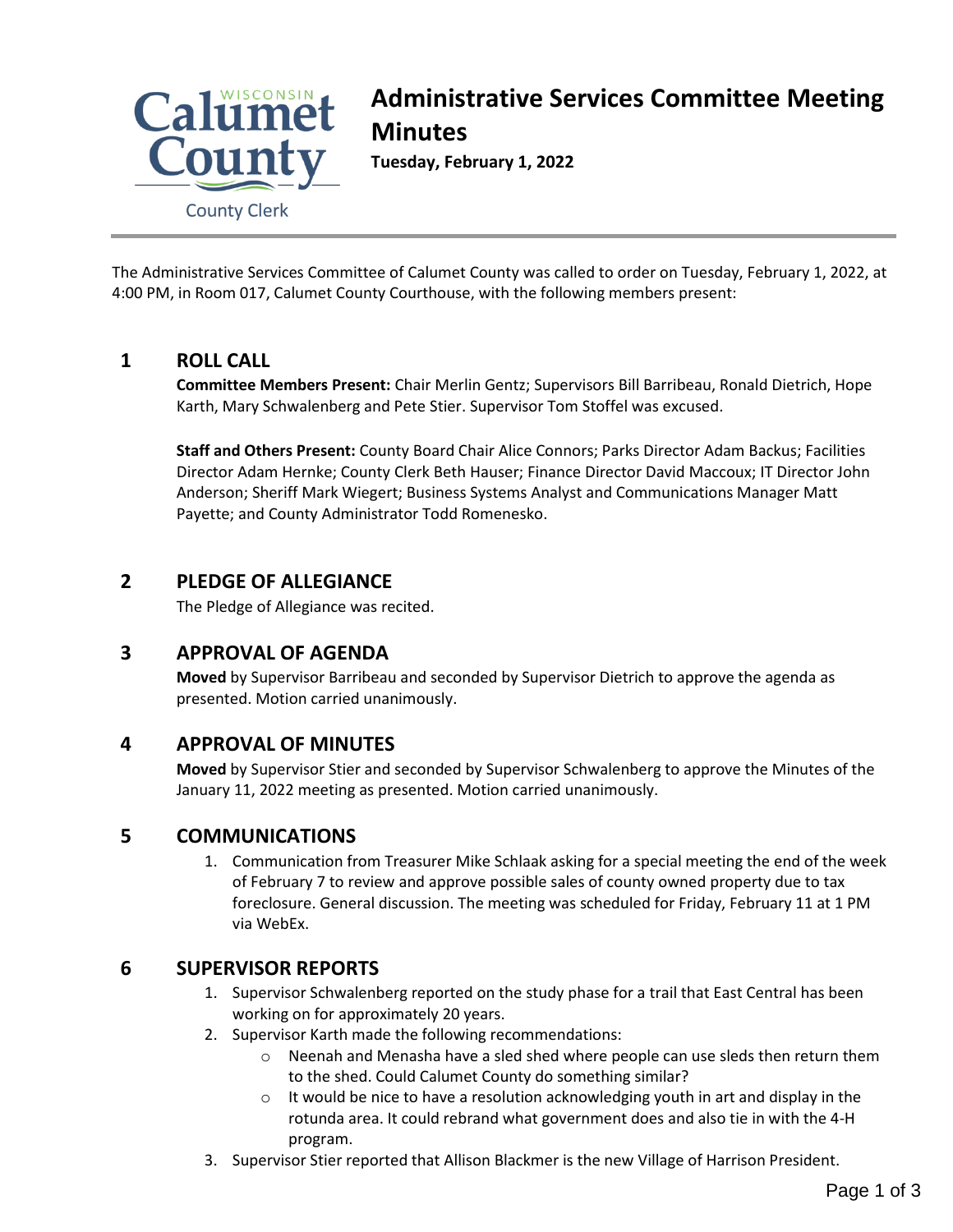## **7 SPECIAL BUSINESS**

**a) Discuss the County Administrator Performance Evaluation Process** - Michelle Wright, Human Resources Director, verbally explained the process for the County Administrator's Evaluation. She will have a document ready for next month's committee meeting for review and approval.

# **8 DEPARTMENTAL REPORTS**

## **a) DEPARTMENT OF ADMINISTRATION**

- **Review and approve Resolution amending the 2022 Budget for the expenditure of American Rescue Plan Act Funds and Uncommitted Sales Tax - Moved** by Supervisor Dietrich and seconded by Supervisor Stier to approve the resolution as presented and to forward it to the full county board at its February meeting for approval. Motion carried unanimously.
- **Review and Approve Resolution Creating 1.0 FTE Recruit Officer Position in the Sheriff's Office - Moved** by Supervisor Karth and seconded by Supervisor Schwalenberg to approve the resolution as presented and to forward it to the full county board at its February meeting for approval. Motion carried unanimously.
- **Building Projects update** Adam Hernke reported the demo of the old jail has started and is expected to be completed by the end of April.
- **Hiring update**  Michelle Wright provided an update, a copy of which is attached to the minutes.

[Hiring Update. 01-27-22 for 02-01-22 Administrative Services Committee Meeting](#page-2-0)

## **9 NEXT MEETING DATES**

Special Meeting February 11, 2022 at 1:00 PM (via WebEx only) Regular Meeting March 8, 2022 at 8:30 AM

# **10 ADJOURNMENT**

Chair Gentz adjourned the meeting at 4:56 PM.